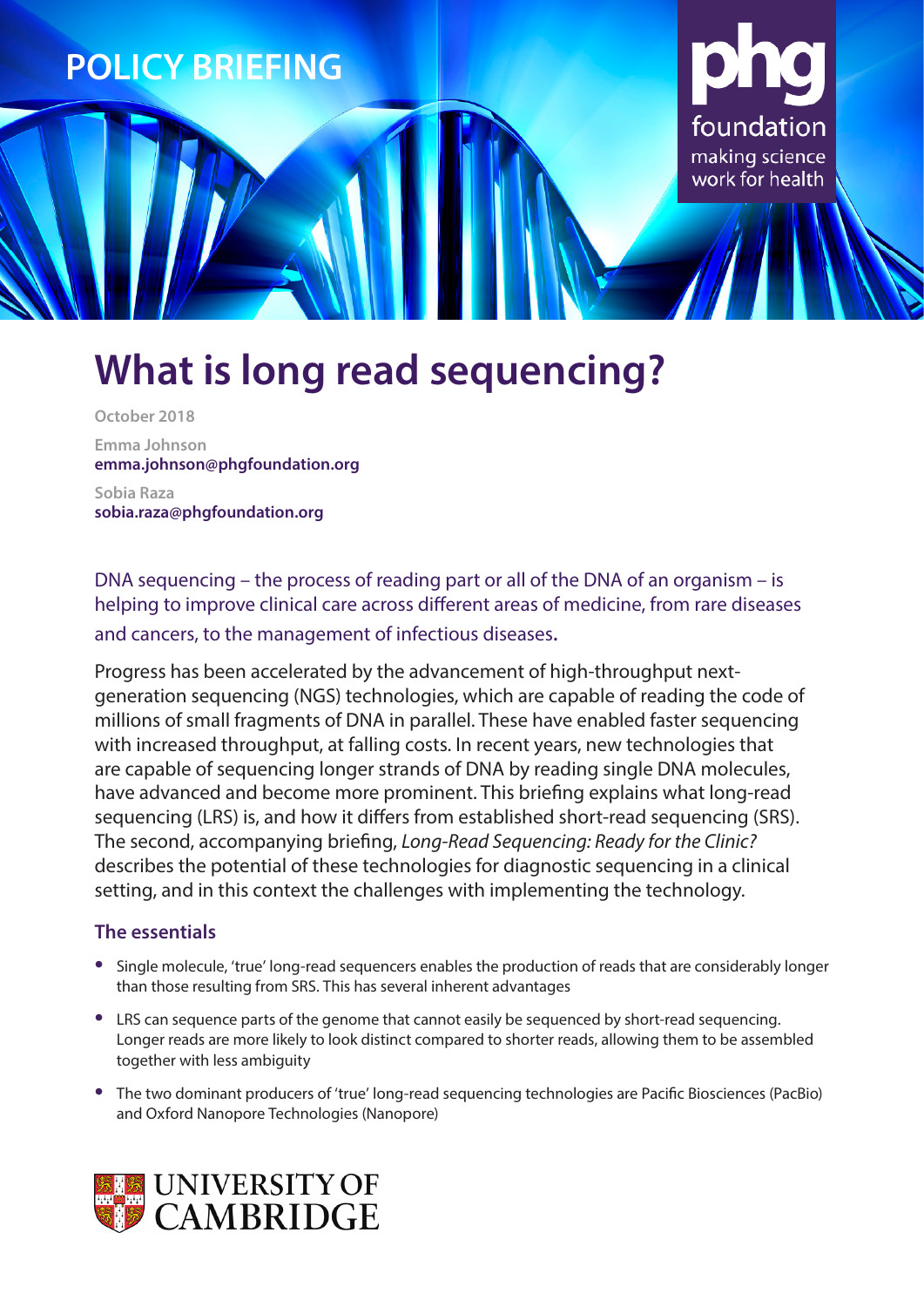## **POLICY BRIEFING**



### **What is long-read sequencing?**

The genome of most organisms (including humans) is too long to be sequenced as one continuous string. Using next-generation 'short-read' sequencing, DNA is broken into short fragments that are amplified (copied) and then sequenced to produce 'reads'. Bioinformatic techniques are then used to piece together the reads like a jigsaw, into a continuous genomic sequence.

LRS allows for the retrieval of much longer (>10,000bp) sequencing reads than widely-used SRS systems (75-300bp). Some long-read sequencing (LRS) platforms have produced sequence reads of 882,000bp 1 , with some user groups reporting reads of over 2,000,000bp (2MB) <sup>2</sup>; however, read lengths of 10,000-100,000bp are more common.

True LRS technologies – sometimes referred to as third generation sequencers – directly sequence single molecules of DNA in real time, often without the need for amplification. This direct sequencing approach enables the production of reads that are considerably longer than those resulting from SRS. Other, 'synthetic' long-read sequencing approaches utilise modified sample processing and conventional SRS to computationally reconstruct long reads from shorter sequencing reads. True LRS represents the greatest departure from widely used short-read systems.

Currently, the two dominant producers of 'true' long-read sequencing technologies are Pacific Biosciences (PacBio) and Oxford Nanopore Technologies (Nanopore). Both have developed platforms for 'real-time' sequencing of nucleic acids (DNA and RNA) that is faster than current short-read technologies.

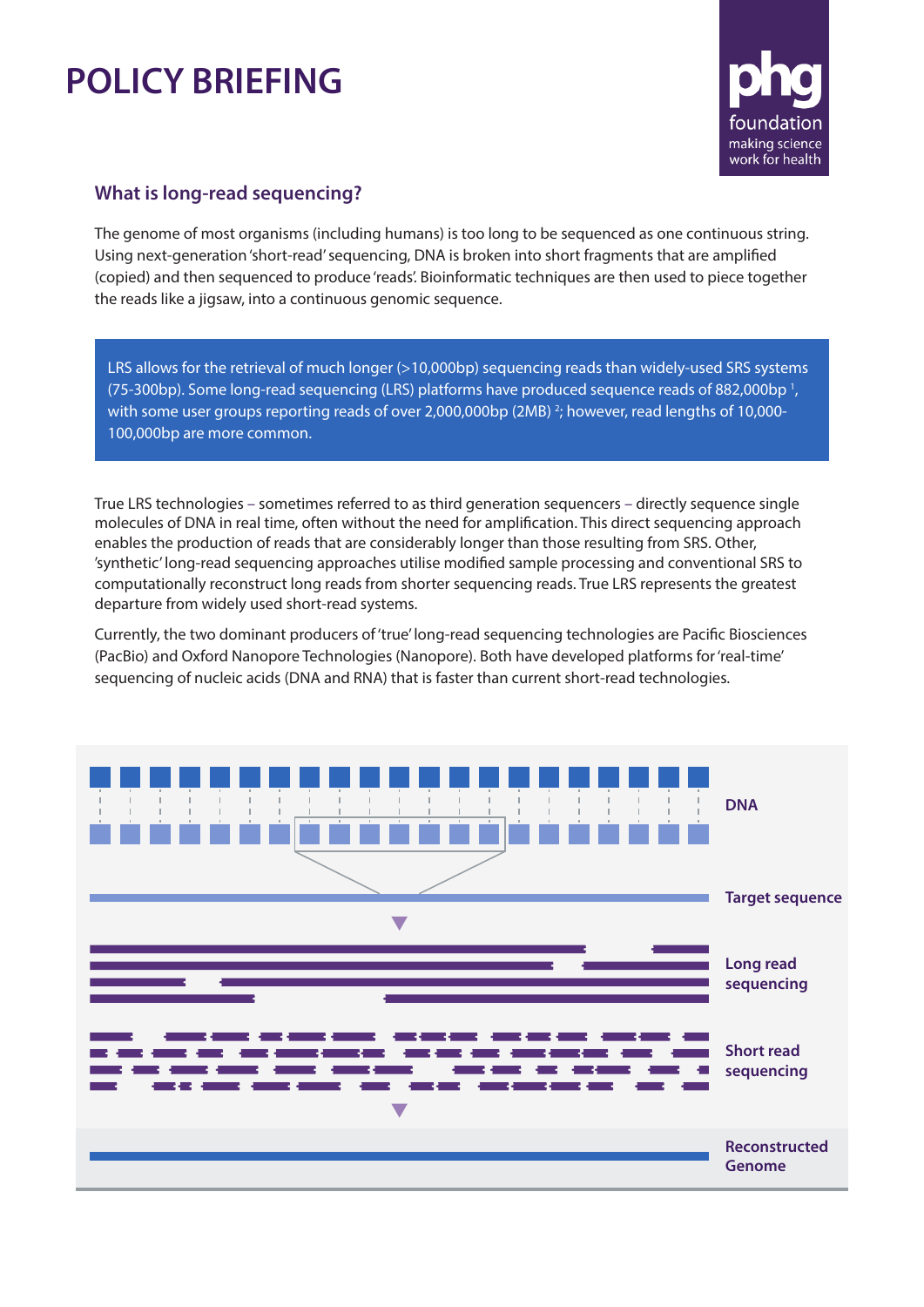## **POLICY BRIEFING**



### **The benefits**

There are several inherent benefits in using longer reads for the examination of genomic data; these can have advantages for clinical genome analysis.

- **• Genome assembly:** The human genome is over 3 billion DNA base pairs in length and contains many repetitive stretches of genetic code. Like a complex jigsaw, reassembling the genome from short reads can be challenging, as many fragments look highly similar without additional context. Long-read data can make this task simpler as the reads are more likely to look distinct, allowing them to be assembled together with less ambiguity and error. Improvements in genome assembly are helping to close gaps in our knowledge of the genome and allow for a better understanding of the genetic causes of disease.
- **• Variant detection:** Some features of individual genomes are particularly difficult to detect and quantify with SRS technologies, for example: large and complex rearrangements, large insertions or deletions of DNA, repetitive regions, highly polymorphic regions, or regions with low DNA nucleotide diversity. Long reads can span across larger parts of these regions, so are able to detect more of these variants, which may be clinically relevant. LRS may also enhance the 'genome-wide' detection of certain variants<sup>3</sup>.
- **• Haplotype phasing:** In areas such as reproductive medicine it can be useful to know whether genetic variants exist on the same copy of the chromosome. This can be determined using a process known as haplotype phasing. Long reads are able to provide the long-range information for resolving haplotypes without additional statistical inference, maternal/paternal sequencing, or sample preparation, as is required for an approximation of phasing using SRS.

Beyond producing long reads, true LRS technologies have other features that present new opportunities. Amongst these are:

- **• Portability:** In contrast to other sequencing platforms, Nanopore's devices rely on detecting electronic rather than optical signals. This allows them to design devices as small as a memory (USB) stick, making them highly portable. Many other sequencers, including the vast majority of SRS systems, are large desktop or free-standing machines. Nanopore's MinION device has been used to sequence samples in the field during the Ebola and Zika virus outbreaks and has even been used in space.
- **• Real-time sequencing and speed:** Compared to the fixed run times of SRS systems, both PacBio and Oxford Nanopore offer faster sequencing runs. PacBio provides options for rapid sequencing that can be completed in <24hours, from sample preparation to analysis. Nanopore technologies permit real-time analyses and allow experimental run time to be determined by the user, giving the user the ability to track data collection and begin analyses as desired. This provides additional flexibility and speed, and removes the need for batch sequencing of multiple samples which is currently required for cost-effective SRS. It is particularly useful when examining small genomes (such as those of many pathogens) or specific genomic regions.
- **• Other 'omics:** Long-read technologies have been used to directly sequence RNA. They may also allow simultaneous detection of epigenetic modifications (chemical modifications to DNA/RNA that affect how genes are expressed), although additional bioinformatic interpretation is required. Separate sequencing runs need to be performed to retrieve this information using current SRS systems.